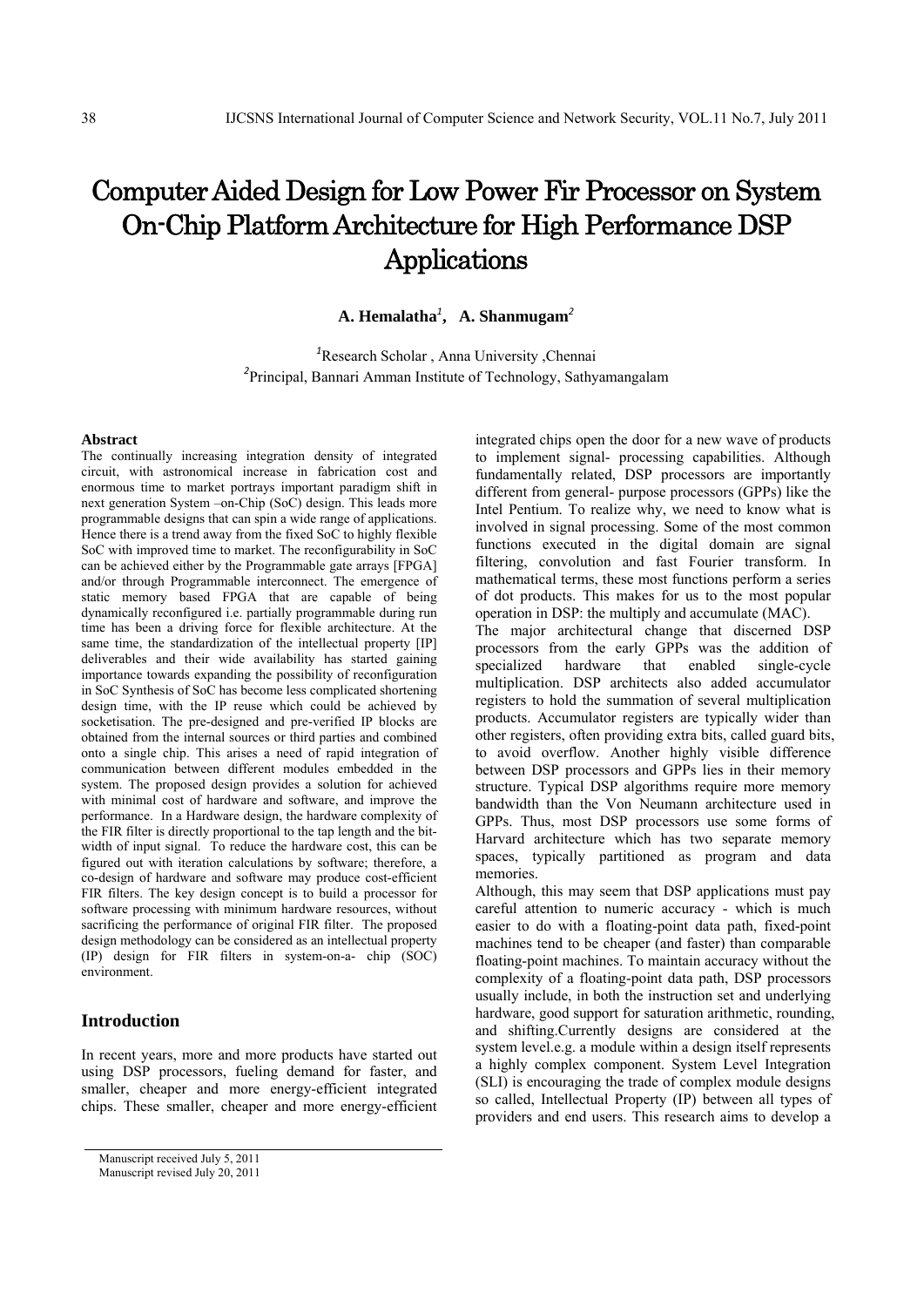scheme for implementation of low power high performance Digital Signal Processing intensive Systemon-Chip platforms.

This research will provide an overview of interface strategy by which suggests dynamic plugging of various IP blocks, with the aid of programmable interconnect to enable ever changing system that can be adapted to almost any requirement for SoC, Reconfigurable Pipeline Data paths [RaPiD]. Simulations will be carried out with an FIR filtering on to the platform. Results will be provided for timing and power consumption of the whole SoC platform. This research will involve synthesis and simulation of complete systems with multiple high performances DSP IP cores which include blocks for audio and image manipulation together with IP cores for transmitting these over a range of channels.

## **Trends in the DSP Processor Architecture**

The fundamental difference between a DSP processor and a generic processor is the DSP Processor's hardware multiplies-accumulate (MAC) block and specialized memory and bus structures to facilitate frequent data access commonly found in DSP applications. The MAC operation is usually the performance bottleneck in most DSP applications. DSP processor vendors incorporate MAC blocks in their architecture to minimize this performance bottleneck. Some DSP processor vendors have also tried adding multiple MAC blocks to their architecture to boost the overall multiplier bandwidth. For example, the TMS320C6411 device from Texas Instruments can calculate up to eight  $8 \times 8$ -multiplication results in a single clock cycle. While adding more MAC units may provide more DSP throughput, the processor falls behind in raw data processing power for certain dataintensive DSP functions such as Viterbi encoder/decoder and FIR filters. To work around this problem, DSP processor vendors have also tried incorporating a hardware accelerator coprocessor) block such as the Viterbi coprocessor, turbo coprocessor and the enhanced filter coprocessor. While such coprocessor blocks provide high DSP throughput, they do not cater to all DSP applications. Most DSP applications cannot benefit from the DSP vendors' predefined hardware accelerator blocks. Additionally, such hardware accelerator blocks are fixed, do not allow for any level of customization for the specific design needs, and can quickly become obsolete in todays.

# **Efficient CPU Architecture for DSP Processors**

The core unit of the FIR-Processor is the embedded CPU, which is an eight bit "Von Neumann" machine with single accumulator. It has an eight-bit data bus; six-bit address bus; neither stack nor status flags are present (Fig. 1). The instruction set contains opcodes: conditional branch, load memory into accumulator, store accumulator into memory, and add accumulator with memory.



Figure 1:FIR Processor

#### **A suggested instruction set**

Fixed-point DSP processor instruction sets are designed with two goals in mind. They must:

• Enable the processor to perform multiple operations per instruction cycle, thus increasing per-cycle computational efficiency, and

• Minimize the amount of memory space required to store DSP programs.

To accomplish these goals, DSP processor instruction sets generally allow programmers to specify several parallel operations in a single instruction. However, to keep the word size small, the instructions only permit the use of certain registers for certain operations and do not allow arbitrary combinations of operations. The net result is that DSP processors tend to have highly specialized, complicated, and irregular instruction sets. In our approach, CPU architecture for a DSP processor, related instruction set generally includes 7 categories of operations.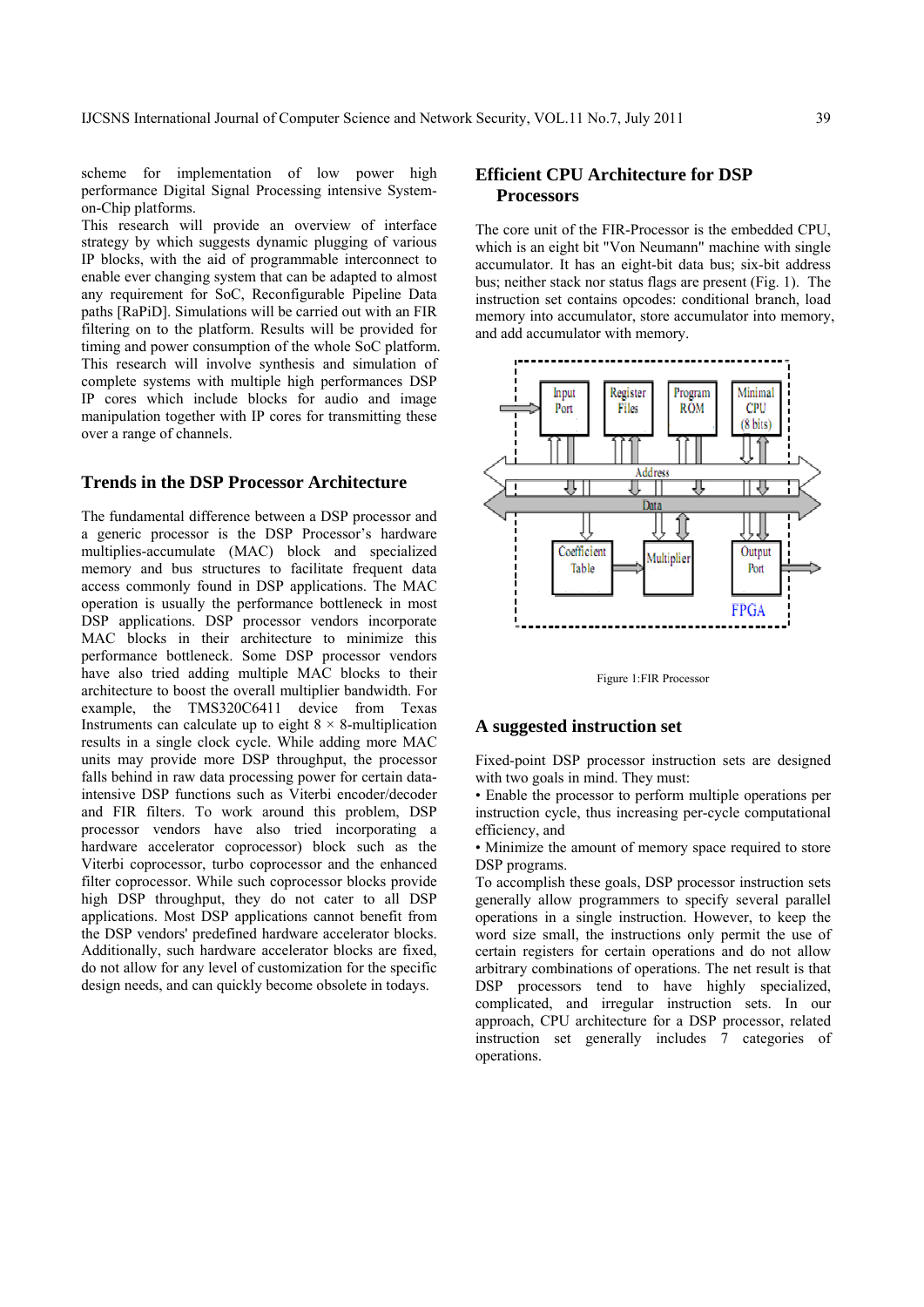#### **Arithmetic and logic unit (ALU)**

The 8 bit ALU, shown in Figure 2, implements a wide range of arithmetic, logical, and rotate functions. The result is transferred to a destination accumulator (A or B) or sent to the output bus for memory writing. There are two input buses to read words of memory in a cycle and write the result to the memory.



Figure 2: Arithmetic Logic unit

ALU input takes several forms from several sources. The X-input source to the ALU is either

of the two values:

• The shifter output (shifted 8-bit data-memory operand or a shifted accumulator value).

• A data-memory operand from data bus (D\_data). The Yinput source to the ALU is any of three values:

• The value in one of the accumulators (A or B).

• A data-memory operand from data bus (C\_data).

• The value in T registers.

#### **Multiplier and adder unit**

The CPU architecture has a 8-bit  $\times$ 8-bit hardware multiplier coupled to a 16-bit dedicated adder. This multiplier/adder provides multiply and accumulates (MAC) capability in one cycle. The multiplier can perform signed, unsigned, and signed/unsigned multiplication. The multiplier output can be shifted left by one bit to compensate for the extra sign bit generated by multiplying two 16-bit 2s-complement numbers in fractional mode. The adder's inputs come from the multiplier's output and from one of the accumulators. Once any multiply operation is performed in the unit, the result is transferred to a destination accumulator (A or B). This structure also has been designed to determine absolute value of X-input when Y-input is fed through

constant one value.Multiply-accumulate instructions such as:MAC Xmem, Ymem, src[,dst],which does the following operation: (Xmem)  $\times$  (Ymem) + src  $\rightarrow$  dst

All of these operations should be performed in just one cycle. Dot product that is commonly used in DSP applications can be executed with MAC instruction embedded in a repeat instruction.

# **Registers and memory**

The CPU is accumulator based and supports minimal registers. The ALU is 8 eight bits wide without carrying bit generation as the overflow flag. The PC has a width of six bits, which allows addressing 64 bytes of memory. The memory space is shared between program code, data and I/O devices (tab. 1).

Table :1 Rigister and memory

| <b>Address</b> | <b>Purpose</b>                |  |  |  |  |  |
|----------------|-------------------------------|--|--|--|--|--|
| $00-1F$        | Program memory                |  |  |  |  |  |
| $20-2F$        | External memory or<br>devices |  |  |  |  |  |
| $30 - 33$      | Constants of coefficient      |  |  |  |  |  |
| 38             | $X(n)$ input register         |  |  |  |  |  |
| 39             | $Y(n)$ output register        |  |  |  |  |  |
| 3A             | Result of multiplication      |  |  |  |  |  |
| 3B             | Reserved                      |  |  |  |  |  |
| 3 <sup>C</sup> | $\overline{X(n-3)}$ register  |  |  |  |  |  |
| 3D             | $X(n-2)$ register             |  |  |  |  |  |
| 3E             | $X(n-1)$ register             |  |  |  |  |  |
| 3F             | Temporary $A(n)$ register     |  |  |  |  |  |

## **Execution of instructions**

To achieve an efficient design for CPU architecture, we had to clearly manifest every aspect of each instruction in its hardware implementation. We required discovering optimized arithmetic and logical operations enough to execute all instructions. In addition, we had to determine which component is the best for executing each instruction.Fixed-point DSP processor instruction sets are designed with two goals in mind. They must:

• Enable the processor to perform multiple operations per instruction cycle, thus increasing per-cycle computational efficiency, and• Minimize the amount of memory space required to store DSP programs.To achieve these goals, DSP processor instruction sets generally allow developers to specify several parallel operations in a single instruction. However, to keep the word size small, the instructions only allow the use of certain registers for certain operations and do not allow arbitrary combinations of operations. The net result is that DSP processors tend to have highly specialized, complicated, and irregular instruction sets.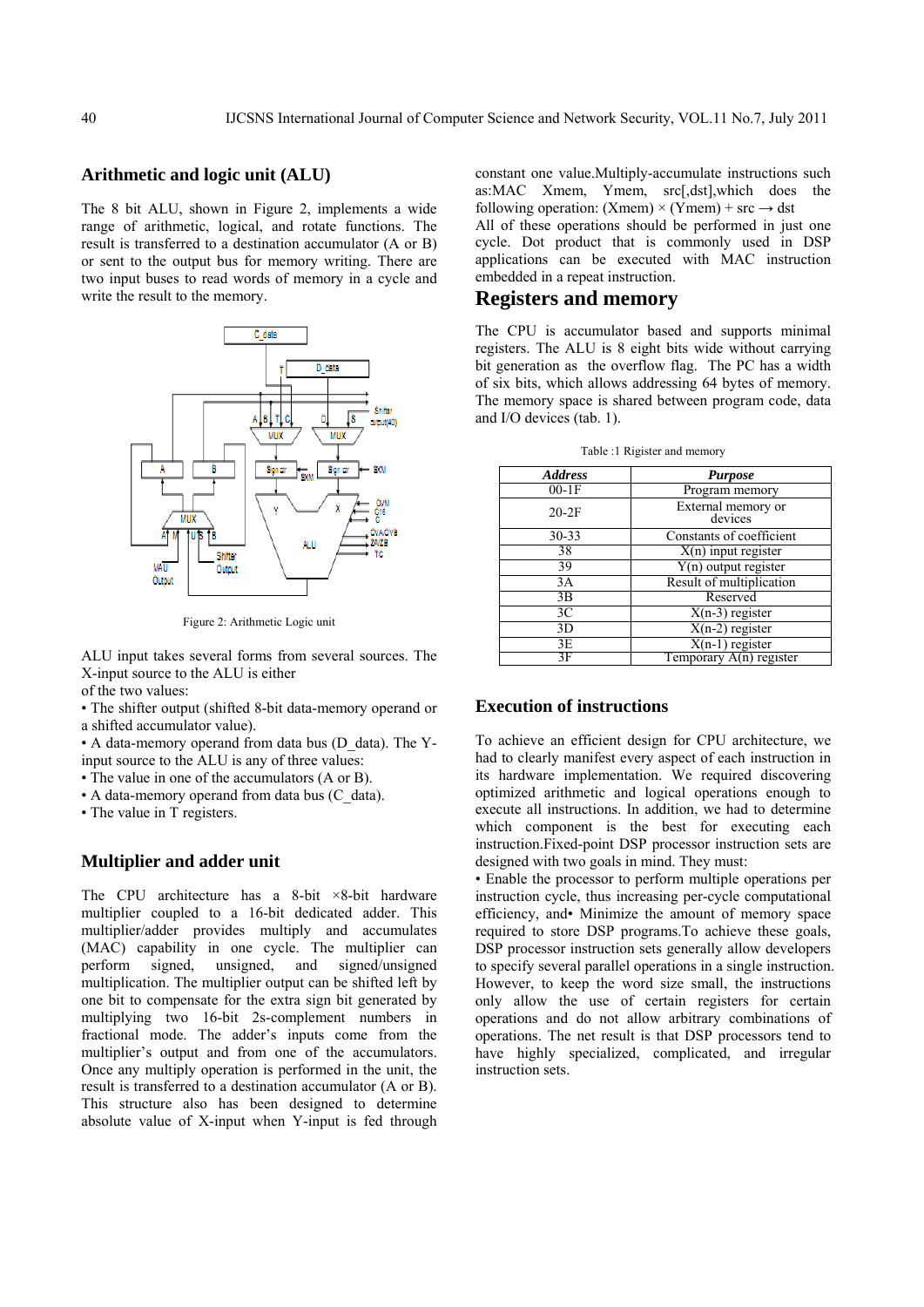or

| <i><b>Mnemonic</b></i>            | <b>Description</b>                                      |  |  |  |
|-----------------------------------|---------------------------------------------------------|--|--|--|
| LD Smem [, SHIFT],<br>dst.        | Load and store instructions                             |  |  |  |
| ADD Xmem.<br>Ymem, dst.           | Arithmetic instructions                                 |  |  |  |
| XORM #lk, Smem,                   | Logical instructions                                    |  |  |  |
| ST src, Ymem   <br>ADD Xmem, dst, | Arithmetic instructions with<br>parallel store and load |  |  |  |
| MAC Xmem.<br>Ymem, src[,dst],     | Multiply-accumulate instructions                        |  |  |  |

Table: 2 Instructions

#### **Filter Implementation Structure**

FIR (Finite Impulse Response) filters and IIR (Infinite Impulse Response) filters are two primary types of digital filters used in digital signal processing applications. In comparison, FIR filters require more memory and/or calculation to achieve a given filter response characteristic, but they offer some advantages, such as:

• They have "phase linearity" characteristic. The output signal is delayed, but its phase is not distorted.

• They are simple to implement by using "finite-precision" arithmetic and fractional arithmetic.

• They can use coefficients less than 1.0 in magnitude and simplify the implementation with fixed-point processors.

• They are suitable for multi-rate applications by "decimation", "interpolation" or both.

Finite Impulse Response (FIR) IP Cores are important blocks in both audio and video signal processing. In digital systems, noise reduction, echo cancellation etc are repetitively executed with the help of FIR filters.The main objective of this work is to present a design methodology for an FIR Filtering IP Core that is parameterized and programmable. The sequential implementation is selected to minimize the overheads of design. The proposed architecture has capability of run time programmability for SoC design. Type of filter, number of coefficients, word length for input data and filter coefficients can be changed. The objective of the following simulations is to experiment with a 4-tap FIR filter built with the designed processor and implemented with sequential method saving hardware resources. The input and output signals to and from the filter are the unsigned 8-bit  $x$  [7..0] and the unsigned 8-bit y [7..0]. This filter implements the following FIR equation:

 $y(n) = x(n)h(n) + x(n-1)h(n-1) + x(n-2)h(n-2) + x(n-1)$ 3)h(n-3) (1)

where  $h(n) = 7/16$ ,  $h(n-1) = 5/16$ ,  $h(n-2) = 3/16$ ,  $h(n-3) =$ 1/16.

This equation can be rewritten as:

 $y(n) = 1/16 * 7x(n) + 1/16 * 5x(n-1) + 1/16 * 3x(n-2) +$  $1/16$  \*1x(n-3) (4.1)

 $y(n) = 1/16 * (7x(n) + 5x(n-1) + 3x(n-2) + 1x(n-3))$ (2)

The equation 2 sums all multiply products then divided by 16, this will make an overflow calculation on the 8 bits ALU, therefore each multiply product should divided by 16 (i.e. shifts 4 bits to right) first and sums later for the FPGA design.

#### **SYNTHESIZES AND PERFORMANCES**

We have analyzed area and speed of dierent FIR filters architecture, using chip resources of four versions of hardware implementations are listed in table 3. Simulations were performed for generated data samples using modelsim simulator. This was followed by computing their area and speed with quatrus II EDA tool. In all cases, a clock rate of 25MHz and 1.8V were assumed.The 8- bits unsigned multiplier can be synthesized either by logic element or by dedicated multiplier circuit (V1.1 and V1.2). It occupies 34 combinational logic cells or one 9-bits DSP block respectively. To compare the performance, a pure FIR hardware circuit was synthesized with the same type FPGA chip (V2.0). Although the version 1.1 and 1.2 uses the most combinational logic cells (LC), its multiplier is in the LCs, this made the design synthesis suitable for FPGA chips without internal DSP blocks.

| <br>ho fiterbijdk                                      |               |   |                  |   |    |                                              |    |                              |   |   |   |   |  |
|--------------------------------------------------------|---------------|---|------------------|---|----|----------------------------------------------|----|------------------------------|---|---|---|---|--|
| ho fite/bl/adr                                         |               |   |                  |   |    |                                              |    |                              |   |   |   |   |  |
| <b>1-V</b> (top filter/b1/data_in                      | Ø             |   |                  |   |    |                                              |    |                              |   |   |   |   |  |
| <b>n-<math>\rlap{/}</math></b> (too filter/b1/deta_out | k             | W |                  | b | 'N | W.                                           | 10 | II                           | Ů | Ø | Ø | X |  |
| <b>1-V</b> (top filter/b1/meni                         |               |   |                  |   |    |                                              |    |                              |   |   |   |   |  |
| <b>1-4</b> (top_filter/b1/eccu                         | 10100         |   | <b>THE THE R</b> |   |    | <u> 1999 - Jan James Jan Jan Jan Jan Jan</u> |    |                              |   |   |   |   |  |
| <b>1-V</b> (top filter/b1/md                           | 0000001010    |   |                  |   |    |                                              |    | <b>The Contract Contract</b> |   |   |   |   |  |
| $\ket{\cdot}$ (to file bilg $\cdot$                    | <b>QUELOD</b> |   |                  |   |    |                                              |    |                              |   |   |   |   |  |
|                                                        |               |   |                  |   |    |                                              |    |                              |   |   |   |   |  |

Figure 3: simulation result

|  |  | Table 3: Hardware implementation result |  |
|--|--|-----------------------------------------|--|
|  |  |                                         |  |

| Imple<br>mentat<br>ion | LC<br>Com<br>binati<br>onal | LC<br>Regist<br>ers | 9 bits<br><b>DSP</b><br><b>Block</b> | Total<br>logic<br>eleme<br>nt | Fmax (Mhz) |  |  |
|------------------------|-----------------------------|---------------------|--------------------------------------|-------------------------------|------------|--|--|
| V1.1                   | 145                         | 71                  | 0                                    | 171                           | 79.62      |  |  |
| V1.2                   | 123                         | 71                  |                                      | 141                           | 84.34      |  |  |
| V2.0                   | 77                          | 57                  | 0                                    | 102                           | 123.46     |  |  |
| V3.0                   | 29                          | 18                  |                                      | 35                            | 364.96     |  |  |